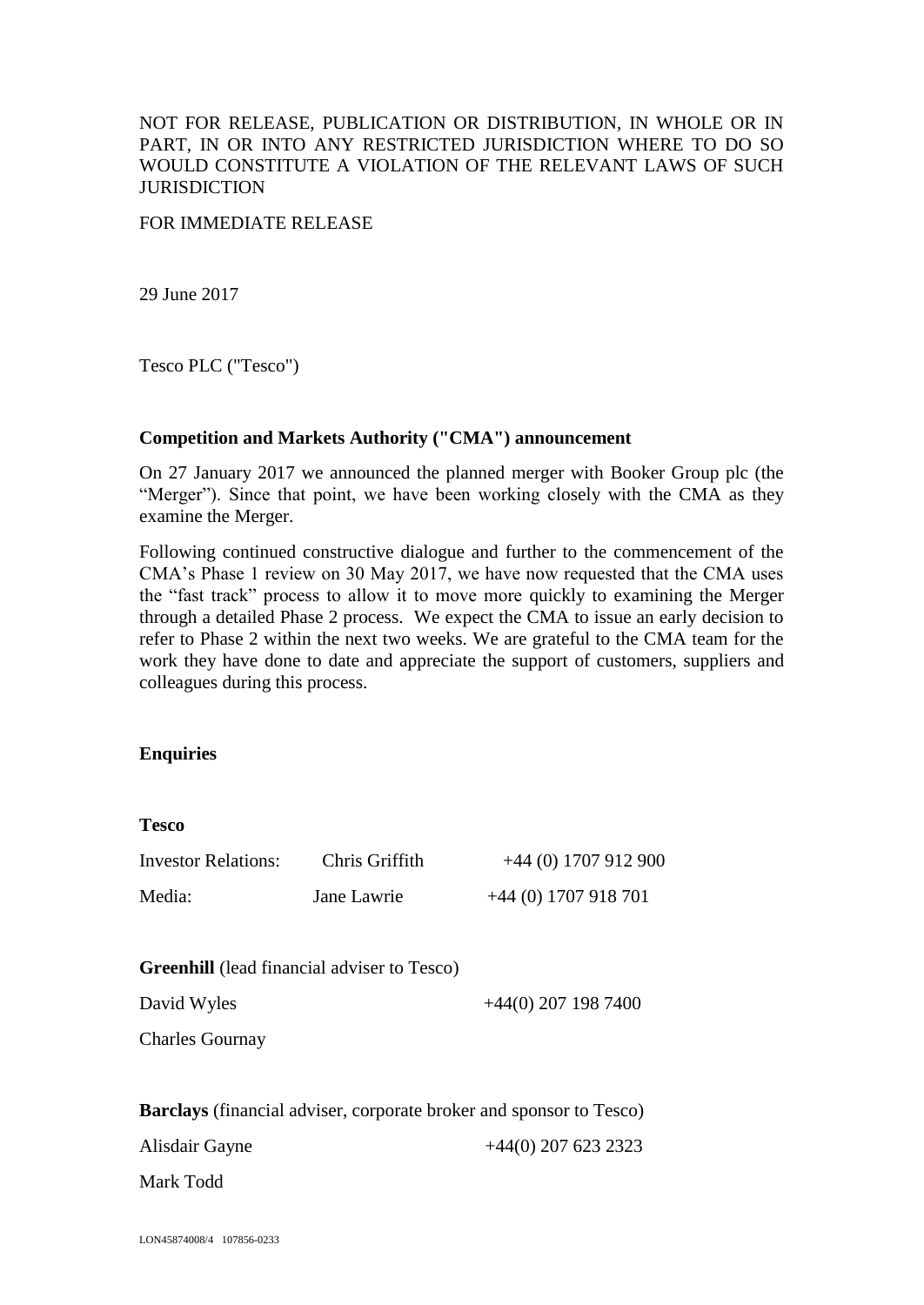| Citi (financial adviser and corporate broker to Tesco)        |                       |
|---------------------------------------------------------------|-----------------------|
| <b>Andrew Seaton</b>                                          | $+44(0)$ 207 500 5000 |
| Ed McBride                                                    |                       |
|                                                               |                       |
| <b>Teneo Blue Rubicon</b> (public relations adviser to Tesco) |                       |
| <b>Philip Gawith</b>                                          | $+44(0)$ 207 420 3143 |

Freshfields Bruckhaus Deringer LLP are retained as legal advisers for Tesco.

Terms used but not defined in this Announcement have the meaning set out in the announcement of the Merger released on 27 January 2017.

#### **Important Notices**

This Announcement is for information purposes only and does not constitute or form part of any offer to sell or subscribe for or any invitation to purchase or subscribe for any securities of the solicitation of any vote or approval in any jurisdiction pursuant to the Merger. It does not constitute a prospectus or prospectus equivalent document.

### **Overseas Jurisdictions**

The release, publication or distribution of this Announcement in or into jurisdictions other than the UK may be restricted by law and therefore any persons who are subject to the law of any jurisdiction other than the UK should inform themselves about, and observe, any applicable legal or regulatory requirements. In particular the ability of persons who are not resident in the United Kingdom, to vote their Booker Shares with respect to the Scheme at the Scheme Court Meeting, or to appoint another person as proxy to vote at the Scheme Court Meeting on their behalf, may be affected by the laws of the relevant jurisdictions in which they are located. Any failure to comply with the applicable restrictions may constitute a violation of the securities laws of any such jurisdiction. To the fullest extent permitted by applicable law, the companies and persons involved in the Merger disclaim any responsibility or liability for the violation of such restrictions by any person. This Announcement has been prepared for the purpose of complying with English law and the Code and the information disclosed may not be the same as that which would have been disclosed if this Announcement had been prepared in accordance with the laws of jurisdictions outside of England and Wales. Unless otherwise determined by Tesco or required by the Code, and permitted by applicable law and regulation, the Merger will not be made available directly or indirectly, in, into or from a Restricted Jurisdiction where to do so would violate the laws in that jurisdiction and no person may vote in favour of the Merger by any such use, means, instrumentality or form within a Restricted Jurisdiction or any other jurisdiction if to do so would constitute a violation of the laws of that jurisdiction

Copies of this Announcement and any formal documentation relating to the Merger will not be and must not be, directly or indirectly, mailed or otherwise forwarded, distributed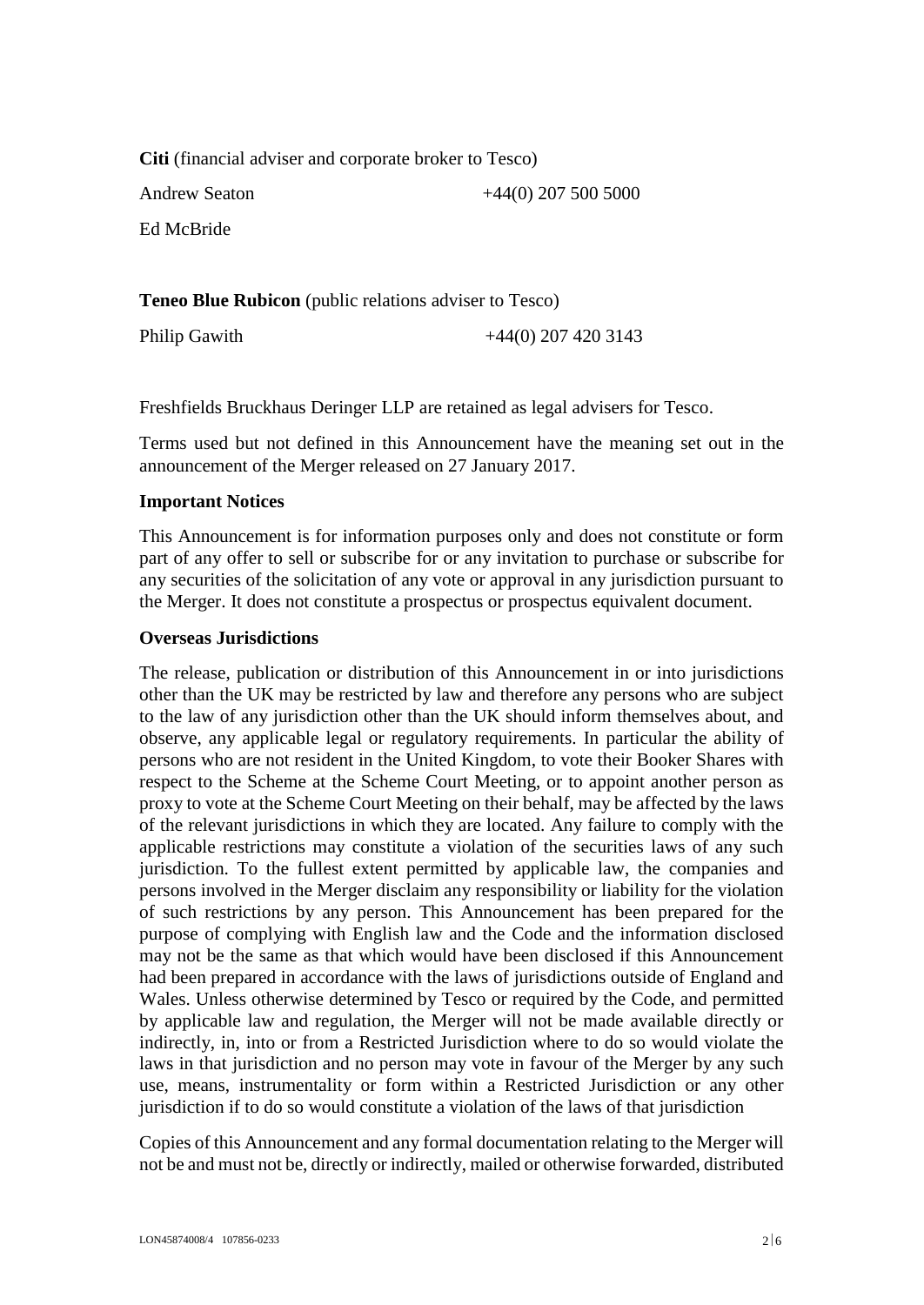or sent in, into or from any Restricted Jurisdiction or any jurisdiction where to do so would violate the laws of that jurisdiction and persons receiving such documents (including custodians, nominees and trustees) must not mail or otherwise forward, distribute or send them in or into or from any Restricted Jurisdiction. Doing so may render invalid any related purported vote in respect of the Merger. If the Merger is implemented by way of Offer (unless otherwise permitted by applicable law or regulation), the Offer may not be made, directly or indirectly, in or into or by use of the mails or any other means or instrumentality (including, without limitation, facsimile, email or other electronic transmission, telex or telephone) of interstate or foreign commerce of, or any facility of a national, state or other securities exchange of any Restricted Jurisdiction and the Offer will not be capable of acceptance by any such use, means, instrumentality or facilities or from within any Restricted Jurisdiction.

The availability of New Tesco Shares under the Merger to Booker Shareholders who are not resident in the United Kingdom or the ability of those persons to hold such shares may be affected by the laws or regulatory requirements of the relevant jurisdictions in which they are resident. Persons who are not resident in the United Kingdom should inform themselves of, and observe, any applicable legal or regulatory requirements.

Further details in relation to Overseas Shareholders will be contained in the Scheme Document.

### **Additional Information for US Investors**

The Merger is being made to acquire the securities of an English company by means of a scheme of arrangement provided for under English law. A transaction effected by means of a scheme of arrangement is not subject to the tender offer rules under the US Exchange Act and is exempt from the registration requirements under the US Securities Act. Accordingly, the Scheme will be subject to disclosure requirements and practices applicable in the UK to schemes of arrangement, which are different from the disclosure and other requirements of the US tender offer and securities laws. The financial information included in this Announcement and the Scheme documentation has been or will have been prepared in accordance with International Financial Reporting Standards and thus may not be comparable to financial information of US companies or companies whose financial statements are prepared in accordance with generally accepted accounting principles in the US.

The receipt of consideration pursuant to the Merger by a US holder for the transfer of its Booker Scheme Shares pursuant to the Scheme may be a taxable transaction for United States federal income tax purposes and under applicable United States state and local, as well as foreign and other, tax laws. Each Booker Shareholder is urged to consult his independent professional adviser immediately regarding the tax consequences of the Merger applicable to him.

It may be difficult for US holders of shares to enforce their rights and any claims they may have arising under US federal securities laws in connection with the Merger, since Tesco and Booker are each organised under the laws of a country other than the US, some or all of their officers and directors may be residents of countries other than the US and most of the assets of Tesco and Booker are located outside of the US. US holders may not be able to sue a non-US company or its officers or directors in a non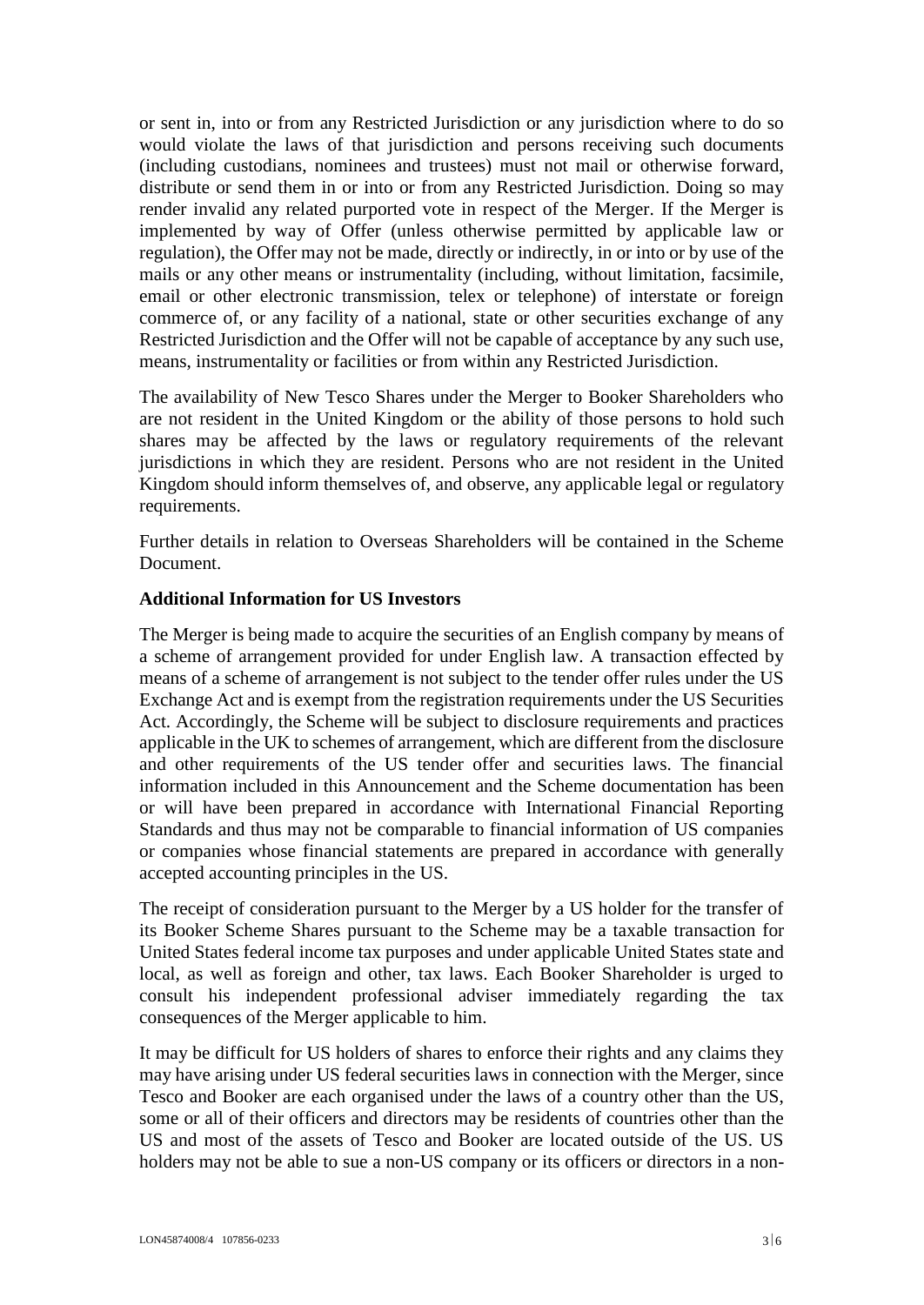US court for violations of US securities laws. Further, it may be difficult to compel a non-US company and its affiliates to subject themselves to a US court's jurisdiction or judgement.

The Merger is intended to be carried out under a scheme of arrangement provided for under English company law (which requires the approval of the Booker Scheme Shareholders). If so, it is expected that any Tesco Shares to be issued pursuant to the Scheme to Booker Shareholders would be issued in reliance upon the exemption from the registration requirements of the US Securities Act, provided by Section  $3(a)(10)$ thereof.

Securities issued pursuant to the Scheme will not be registered under any US state securities laws and may only be issued to persons resident in a state pursuant to an exemption from the registration requirements of the securities laws of such state.

For the purpose of qualifying for the exemption provided by Section  $3(a)(10)$  of the US Securities Act, Booker will advise the Court that its sanctioning of the Scheme will be relied on by Tesco as an approval of the Scheme following a hearing on its fairness to Booker Shareholders, at which Court hearing all Booker Shareholders are entitled to attend in person or though counsel to support or oppose the sanctioning of the Scheme and with respect to which notification has been given to all such holders.

The Merger may in certain circumstances instead be carried out by way of a Takeover Offer under English law. If Tesco exercises its right to implement the Merger by way of a Takeover Offer, such Offer will be made in compliance with applicable US tender offer and securities laws and regulations, including the exemptions therefrom.

In accordance with normal UK practice and pursuant to Rule 14e-5(b) of the US Exchange Act, Tesco or its nominees, or its brokers (acting as agents), may from time to time make certain purchases of, or arrangements to purchase, Booker Shares outside of the US, other than pursuant to the Merger, until the date on which the Merger and/or Scheme becomes effective, lapses or is otherwise withdrawn. These purchases may occur either in the open market at prevailing prices or in private transactions at negotiated prices. Any information about such purchases will be disclosed as required in the UK, will be reported to a Regulatory Information Service and will be available on the London Stock Exchange website at www.londonstockexchange.com.

Investors are urged to read any documents related to the Merger filed, furnished or to be filed or furnished with the SEC because they will contain important information regarding the Merger and any related offer of securities Such documents will be available free of charge at the SEC's web site at www sec.gov, Tesco's website at www.tescoplc.com and Booker's website at [www.bookergroup.com/investor-centre.](http://www.bookergroup.com/investor-centre)

# **Important Notices Relating to Financial Advisers**

Greenhill, which is authorised and regulated in the UK by the FCA, is acting exclusively for Tesco and no one else in connection with the Merger and will not be responsible to anyone other than Tesco for providing the protections afforded to clients of Greenhill nor for providing advice in relation to the Merger or any other matters referred to in this Announcement. Neither Greenhill nor any of its affiliates owes or accepts any duty, liability or responsibility whatsoever (whether direct or indirect, whether in contract, tort or, under statute or otherwise) to any person who is not a client of Greenhill in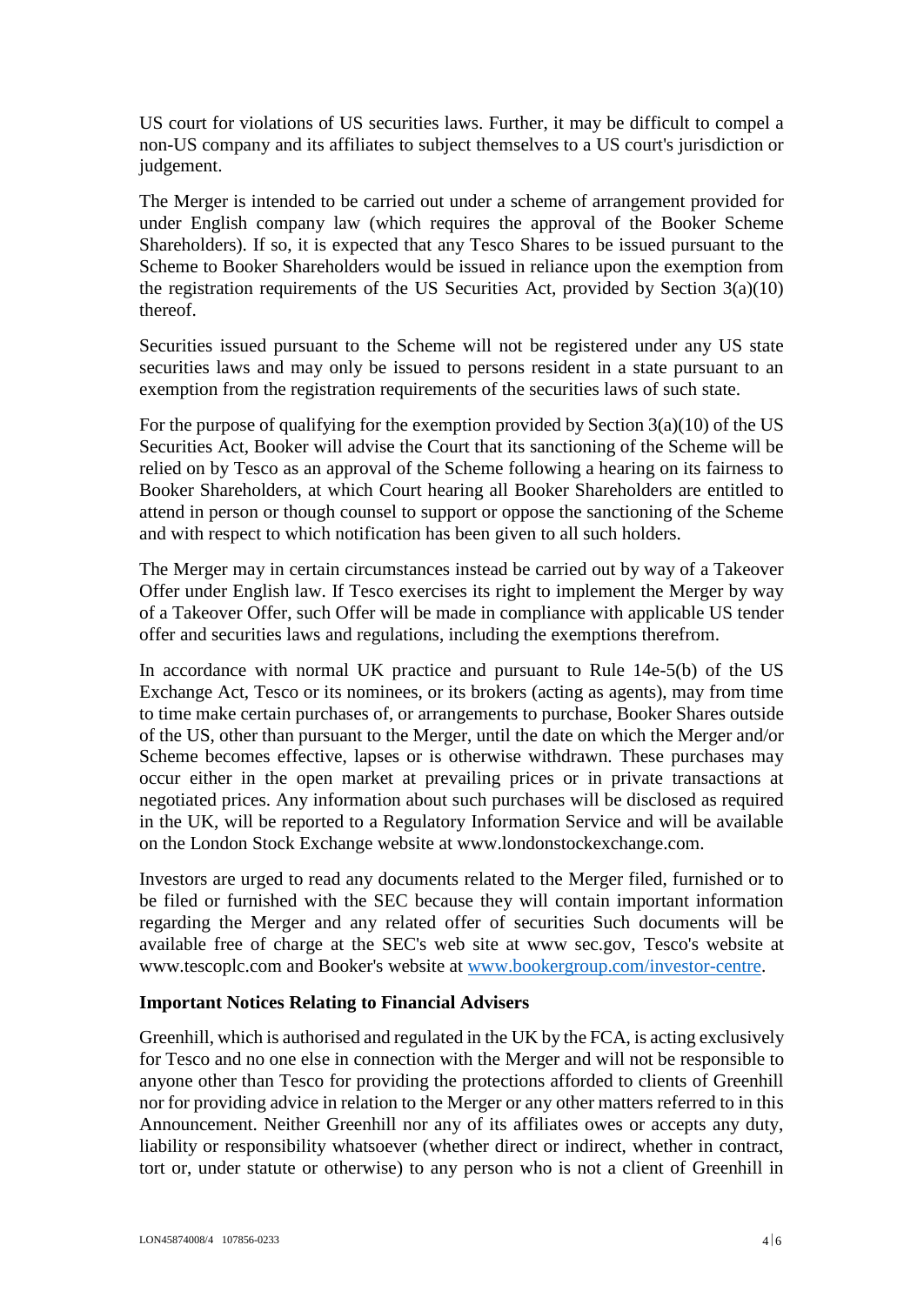connection with this Announcement, any statement contained herein, the Merger or otherwise.

Barclays, which is authorised by the PRA and regulated by the FCA and the PRA in the UK, is acting exclusively for Tesco and no one else in connection with the Merger and will not be responsible to anyone other than Tesco for providing the protections afforded to clients of Barclays nor for providing advice in relation to the Merger or any other matters referred to in this Announcement.

Citi, which is authorised by the PRA and regulated by the PRA and the FCA, is acting exclusively for Tesco and no one else in connection with the Merger and will not be responsible to anyone other than Tesco for providing the protections afforded to its clients for providing advice in relation to the Merger or in relation to the contents of this Announcement or any transaction or any other matters referred to herein.

#### **Forward-looking statements**

This Announcement (including information incorporated by reference into this Announcement), oral statements made regarding the Merger, and other information published by Tesco and Booker contain statements which are, or may be deemed to be, "forward-looking statements" with respect to the financial condition, results of operations and businesses of Booker and Tesco and the Booker Group and the Tesco Group, and certain plans and objectives of Booker and Tesco with respect to the Combined Group. All statements other than statements of historical fact are forwardlooking statements. Forward-looking statements are prospective in nature and are not based on historical facts, but rather on current expectations and projections of the management of Tesco and Booker about future events, and are therefore subject to risks and uncertainties which could cause actual results to differ materially from the future results expressed or implied by the forward-looking statements. The forward-looking statements contained in this Announcement include statements relating to the expected effects of the Merger on Tesco and Booker, the expected timing and scope of the Merger and other statements other than historical facts. Often, but not always, forward-looking statements can be identified by the use of forward-looking words such as "plans", "expects", "does not expect", "is expected", "is subject to", "budget", "scheduled", "estimates", "forecasts", "intends", "anticipates", "does not anticipate", "believes", or variations of such words and phrases or statements that certain actions, events or results "may", "could", "should", "would", "might" or "will" be taken, occur or be achieved. Although Tesco and Booker believe that the expectations reflected in such forwardlooking statements are reasonable, Tesco and Booker can give no assurance that such expectations will prove to be correct. By their nature, forward-looking statements involve risk and uncertainty because they relate to events and depend on circumstances that will occur in the future. There are a number of factors that could cause actual results and developments to differ materially from those expressed or implied by such forwardlooking statements. These factors include the satisfaction of the CMA Pre-Condition and the Conditions, as well as additional factors, such as: risks relating to the Tesco Group's credit rating; local and global political and economic conditions including Brexit; the Tesco Group's and the Booker Group's economic model and liquidity risks; financial services risk; the risks associated with each of Tesco's and Booker's brand, reputation and trust; environmental risks; safety, technology, data security and data privacy risks; changes in consumer habits and preferences; legal or regulatory developments and changes; the outcome of any litigation; the impact of any acquisitions